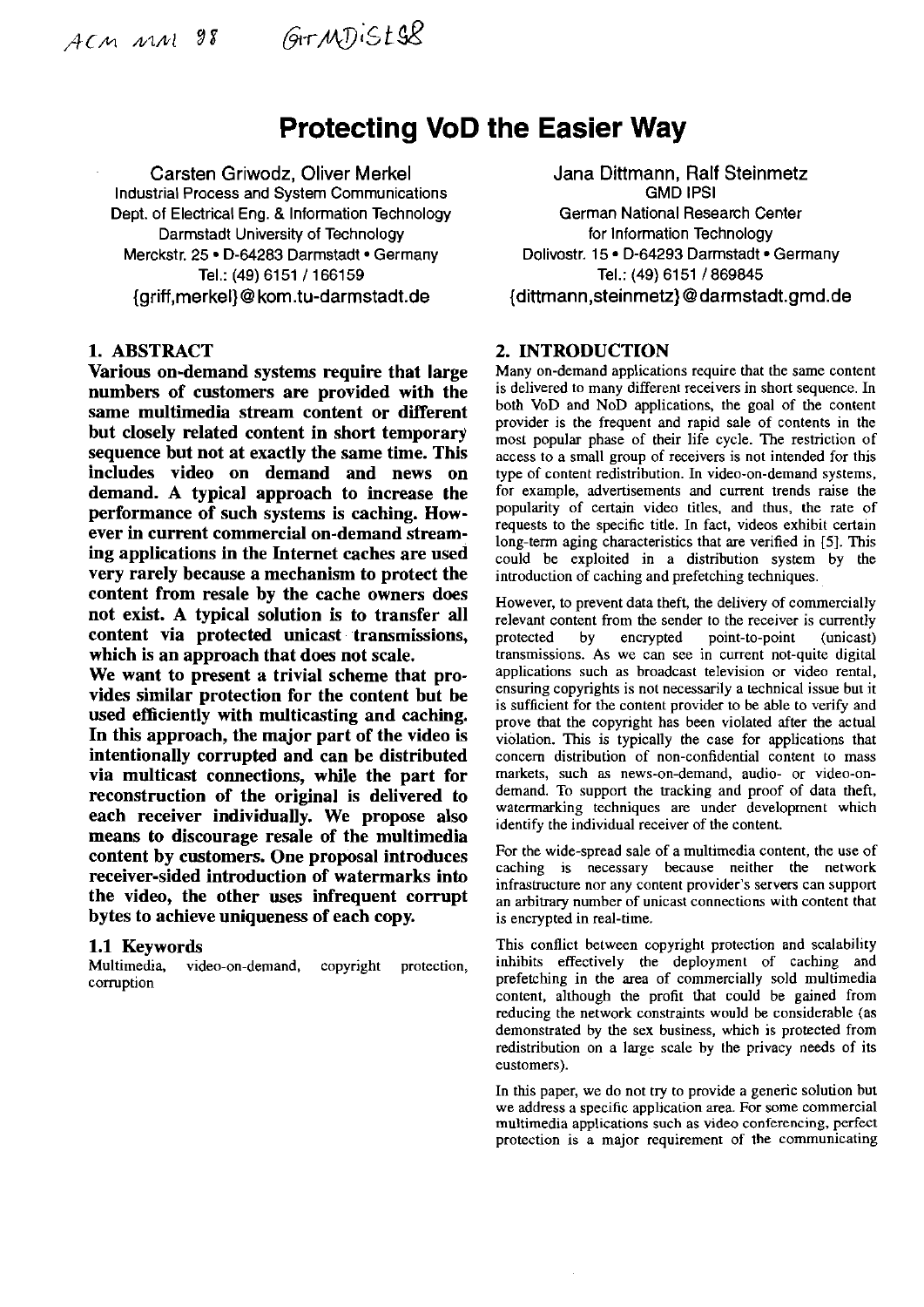partners. In some multimedia applications, not the perfect protection of content is a necessity hut instead, ensuring the copyright of the content owner is the primary issue.

For such multimedia applications, which can take major advantage of caching or prefetching mechanisms, we Want to provide a simple approach that is able to protect the content owner from the service provider in a wide area network while protecting the infrastructure from an unnecessary number of retransmissions.

We want to provide a straightforward mechanism for these applications which can interoperate with simple caching systems in the scrvice providers' domain as well as reasonably powerful multimedia servers of the content providers. The mechanism should be compuiationally cheap, in order not to overloaded the server with the task of modifying (e.g. watermarking or encryption) the content for an arhitrary number of concurrent unicast transmissions which would make the application unscalable. We propose the unencrypted transmission of the bulk of data, which allows the use of caching, and the additional encrypted point-to-point transmission of a minimal amount of data that is necessary to reconstruct the complete multimedia content. Furthermore, ideas are presented for the introduction of personal watermarking into the reconstructed video at the client side.

The digital watermarking technology enahles the possibility to add copyright or customer information into digital data. like video, to protect the content from resale by an original customer. There are two major approaches: adding visible, perceptuai marks or embedding invisible, imperceptible (hidden) information using steganographical schemes. Usually digital watermarks **an?** additional hidden information, labels, holographically inlaid in the multimedia data and perceptually undetectable (invisible). Those concepts result from a direct work on the data. Ideally it is impossible to remove the embedded information (owner identification, customer information or other information about the multimedia data) without damaging the data. The embedded information is embedded with a secret key and can be retrieved using the same secret key. The technique de-motivates the illegal re-use of distributed digital data. Labelling-based protection strategies intend to enable the proof of ownership on copyrighted material, to detect the originator of illegal reproductions, to monitor the usage of the copyrighted multimedia data and to analyse the spread spectrum of the data over networks and servers. It should be noted, though, that the emhedded signalling can be used for a variety of purposes other than copyright control.

We combine the theft and resale protection of data during transmission with a watermarking scheme that embeds specific customer information into the video to track the use of the reconstructed video, and to prove data theft and to demotivate resale by regular customers.

Our ideas were primarily directed at MPEG-I video but tests (on AVI, Quicktime and MPEG audio layer 3) show

that other audio and video formals are protectable in the Same way.

## 3. RELATED WORK

Current approaches to wide area video disiribution in the Internet assume either that content is free (and probably worthless) or alternatively, that the distribution system is strictly controlled. These alternative commercial video delivery approaches use encrypted point-to-point delivery to cnsure that only paying Users receive the service. To ensure that copyright violations can be proved, the delivered content is watermarked with information about the content's seller as well **as** the customer.

The approaches to encryption that we have found in the literature are specifically implemented for MPEG- I, which was also in the focus of our tests. However, we have found only examples that can not be combined with partial or complete reuse of the video data that is stored in caches. For each transmission, encryption keys are selected and the manipulation of the video is repeated. which requires a relevant amount of resources at the sender side.

The initial approach towards video encryption was the simple DES or RSA encryption of the whole stream. Various more efficient encryption algorithrns were implemented recently, typically in a way that makes an involvement of an MPEG parser necessary. Maples and Spanos present in [9] an approach of partial encryption exclusively of I-frames of MPEG movies. Tang proposes in [11] a scheme of reordered DCT coefficients, which is considered insecure as well as criticized because of the penaity to the compression ratio in later Papers. Qiao et.al. propose in [I01 a scheme called VEA (video encryption algorithm) that works exclusively on the data bytes and does not interpret the MPEG data. They exploit the entropy in the MPEG data stream to reduce the number of XOR operations in comparison to a full encryption by 47%. Still. each byte of the video data is manipulated once for each transmission. Kunkelmann et.al. present in **[X]** a variety of approaches to the partial encryption of the complete video stream, for use with a security gateway, and come to the conclusion that a mix of partial bit stream encryption and variable length code encryption is the most efficient for their application. They consider a partial encryption of 10% of the data appropriate for VoD applications. while full protection requires a major part of all data to **be** encrypted to prevent reconstruction.

All of these approaches are relatively computing intensive and would put a heavy strain when executed by a VoD server. Since encrypted content can not be re-used for any two receivers, the operations mentioned above have to he performed for each receiver of a stream independently. Kunkelmann et.al. report an increase of CPU utilization by 10.5% for the playback of the video stream when decryption is necessary. Obviously, another drawback of these approaches is the effect that optimizations that have been investigated in video server work such as batching  $([1])$  are reduced to schemes for unloading the servers'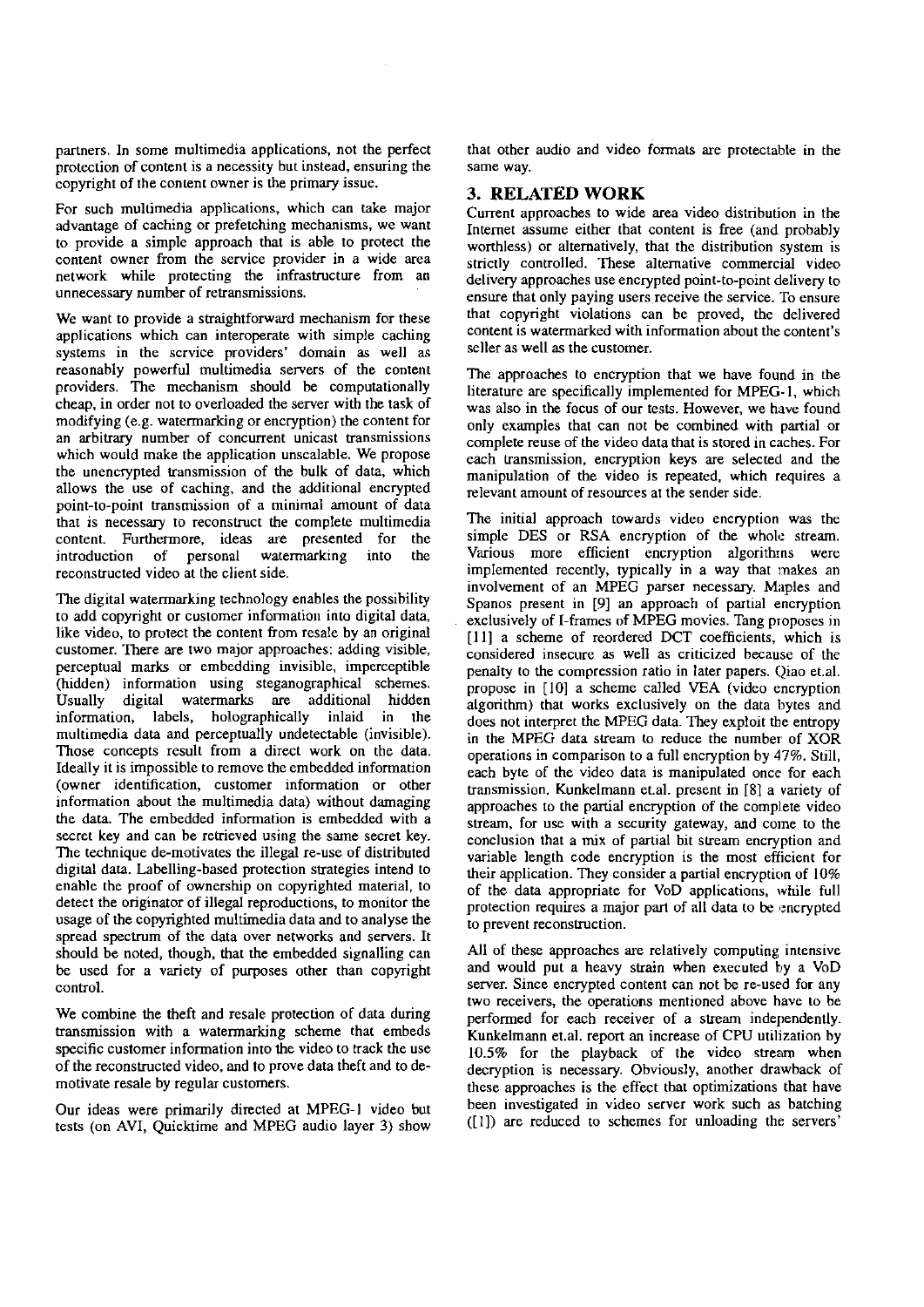

Figure 2. Byte value Irequencies in original movie and after **fixed** cormption

main part of the data which is received from a nearby cache server.

The decision whether the encrypted data can be consumed directly from the data stream or whether a download is necessary depends mainly on the observed throughput. It can be made independently by the client while the stream is heing received. Assuming that the unicast portion makes up 1% of an MPEG-1 video, the necessary point-to-point throughput is approximately 2 kilobyte/s, which is streamable in large parts of the Internet nowadays. Eor the hulk of the video data we assume the presence of a cache server to which a 1.5 MBit/s streaming connection can be established.

### **4.2 Specifcs of MPEG-1**

To the extent described so far, our approach can be used with all kinds of streamed media data, but the small subset of data that we intend to corrupt is not generally sufficient to confuse an arbitrary encoding algorithm. The reason for this is not the generic use of encoding formats but the reduction of the knowledge about the stream which is necessarv to corrupt the data sufficiently to remove perceptible information. We have applied the scheme to MPEG-I, for which it is feasible. For other, especially plainly intra-coded formats, reconstruction by comparison of neighbour frames can be automatized more easily. In typical MPEG- I groups of pictures, however, I-frarnes, which are the basis for repairing frames, are sufficiently far apart in time to make this auttomatic reconstmction difficult for large pans of the video. D'Ardia et. al. have presented results in **121** that show a relevant variation between consecutive I-frames in most kinds of video transmission such as sporis, news or movies. The scheme could probably not by applied to talk-shows because the Iow variation between consecutive I-frames allows reconstmction of the sequence.

We have investigated the percentage of data that needs to be corrupted in an MPEG-1 video stream to reduce the video quality to a 'teaser' or worse quality. In contrast to other approaches, which work on the uncompressed images, we make use of the two vulnerabilities of MPEG to data comption or data loss.

The first vulnerability is that the destmction of an MPEG-I I-frame affects all in the following group of pictures. In a video that has been compressed with a typical group of pictures lengths of 15 frames. the error is expanded in time hy the relative decoding in P- and B-frames and affects all 15 frames.

The second vulnerability is introduced by the compression scheme. MPEG-1's Huffmann encoding improves the effectiveness of our intentional comption of single bytes of data. Since the Huffmann algorithm is bit-oriented rather than hyte-oriented, a typical Huffmann decoder implementation is unable to recover from the error for the rest of a data segment. Furthermore, a complete Huffmann decoding of the data is necessary before the comption is detected because all bytes except for the special values 0xff and 0x0 are meaningful to the Huffrnann decoder. As a resuit of this error propagation frorn **a** corrupted byte to the rest of a data segment in a frame, the number of bytes that need to be destroyed to corrupt a compressed MPEG frame completely is much lower than the number of bytes necessary for an uncompressed Frame. To verify the second vulnerability, we have tested various clips and parameter sets.

Because of the error propagation, the destruction of larger blocks with the same overall ratio of corrupt to correct bytes tums out not to be feasihle. The reason for this is the effect that Huffmann decoders generate corrupted data from the bytes immediately after the first compted bit. This effect is not increased by longer series of compted bytes. The comption of single bits may be as efficient as the comption of bytes, but it is not feasible in our case because the bit changes increase rather than decrease the number of CPU operations.

### **4.3 Hiding Errors in the Stream**

A question that arises concerns the option that are available to a data pirate. Most probably, we have to add additional security mechanisms. We assume that the encryption algorithm and the key exchange mechanisms protect the data from being stolen by an eavesdropper during transmission and thus, that the encrypted part of the content remains safe. The primary concern is then whether the unencrypted data is protected from restauration.

In our experiments we can distinguish the selection of fixed or variable hyte values used for the corruption of the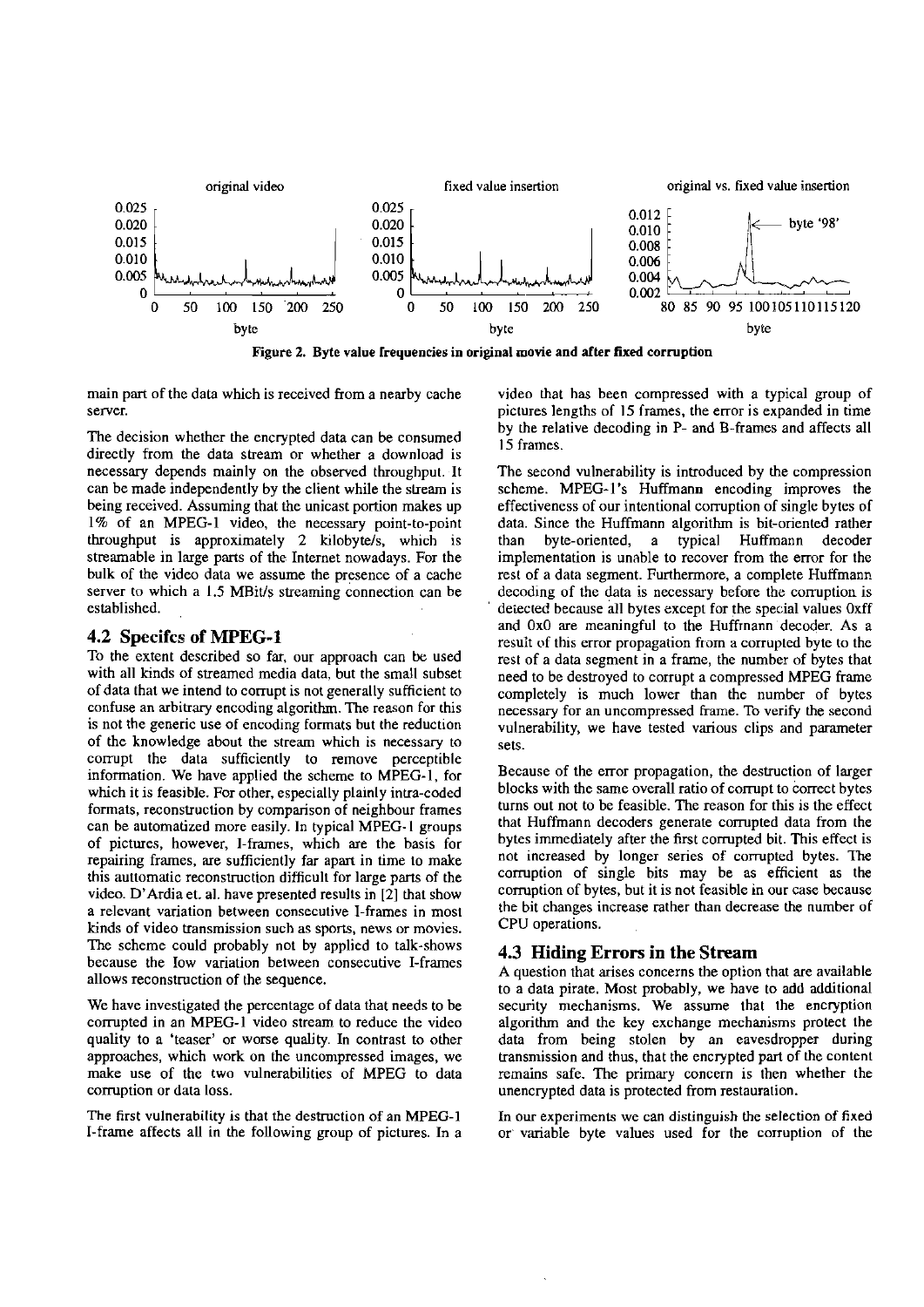

Figure 1. Distribution System

disks while memory, CPU and networking requirements grow linearly with the number of concurrent requests..

We favour an approach that is addressed by researchers in restoration and reconstruction of images: we don't encrypt publicly accessihle data. lnstead, the unavailable information is not present in the publicly accessible data at all.

# **4. PROTECTION FROM DATA THEFT**

One of the basic assumptions of our paper is that we have to consider the computing speed of video servers **as** well as their capacity. Typical design considerations in the slowstariing video server business are concemed with the production of machines with high internal I/O throughput, disk throughput and network throughput because these are supposed to limit the performance of current video server applications. The supported number of transactions and the computing power, on the other hand, are considered sufficient for the envisioned scenarios. Referring to other video encryption work, we understand that the assumption of sufficient server computing power does not hold when the server is supposed to re-encrypt the content for each customer of the service in real-time. However, this kind of protection of the content owners' copyright and the maintenance of information ahout the final receiver of the information is considered necessary.

by the use of caching and pre-distribution in wide-area networks with an acceptable compromise to protection. In networks with an acceptable compromise to protection. In with the optimized output paths of video servers or video our approach, reconstruction can not break an encryption cache servers is necessary. algorithm to decode the missing information. Instead, we destroy the data entirely in the freely distributed part of the multimedia content. Figure 1 shows a sketch of the the personal decryption key, and established distribution system that we envision for our approach. Synchronization approaches ([71] can be applied to

bigger part of the video is corrupted and it is made (from the

content provider's point of view) publically available in cache servers ("corrupted video") in the first phase. In the second phase, a point-to-point transmission is used to deliver the missing bytes to the customer, encrypting this missing information when a video is actually requested ("unicast portion"). This provides the content owner with the information that a request has taken place and thus the billing option, and also with eustomer identification about the receiver of a perfect copy of the video. The latter information can be used to trace copyright violators in conjunction with the appropriate personalized techniques that we present in Section 5.

The data that is distributed into the wide-area network and cached on arbitrary nodes along the path is made unusable by content-independent corruption of data in the file. Correct replacements for the corrupied part of the data are transmitted to the customer by means of a point-to-point connection. Content-independence provides two Content-independence provides two advantages.

- First, it allows for a means to a much simpler, on-the-fly corruption of the data than content-sensitive encryption techniques.
- Second. no reconstruction strategy can be applied based on knowledge about the data stream itself.

The unicast portion is encrypted on the server side using a **4.1 General Approach personal key of the receiver, e.g. a key provided by a trusted the receiver, e.g. a key provided by a trusted the receiver of the unicast portion is small in comparison the** Our basic idea is to unload the servers and networks from<br>the necessity of encrypting and unicasting complete videos<br>by the use of caching and pre-distribution in wide-area<br>induced by using an MPEG parser. Also, less inter

At the receiver's side, the unicasted data is decrypted using<br>the personal decryption key, and established synchronization approaches ([7]) can be applied to The video transmission is performed in two phases. The synchronize the unicasted partial transmission with the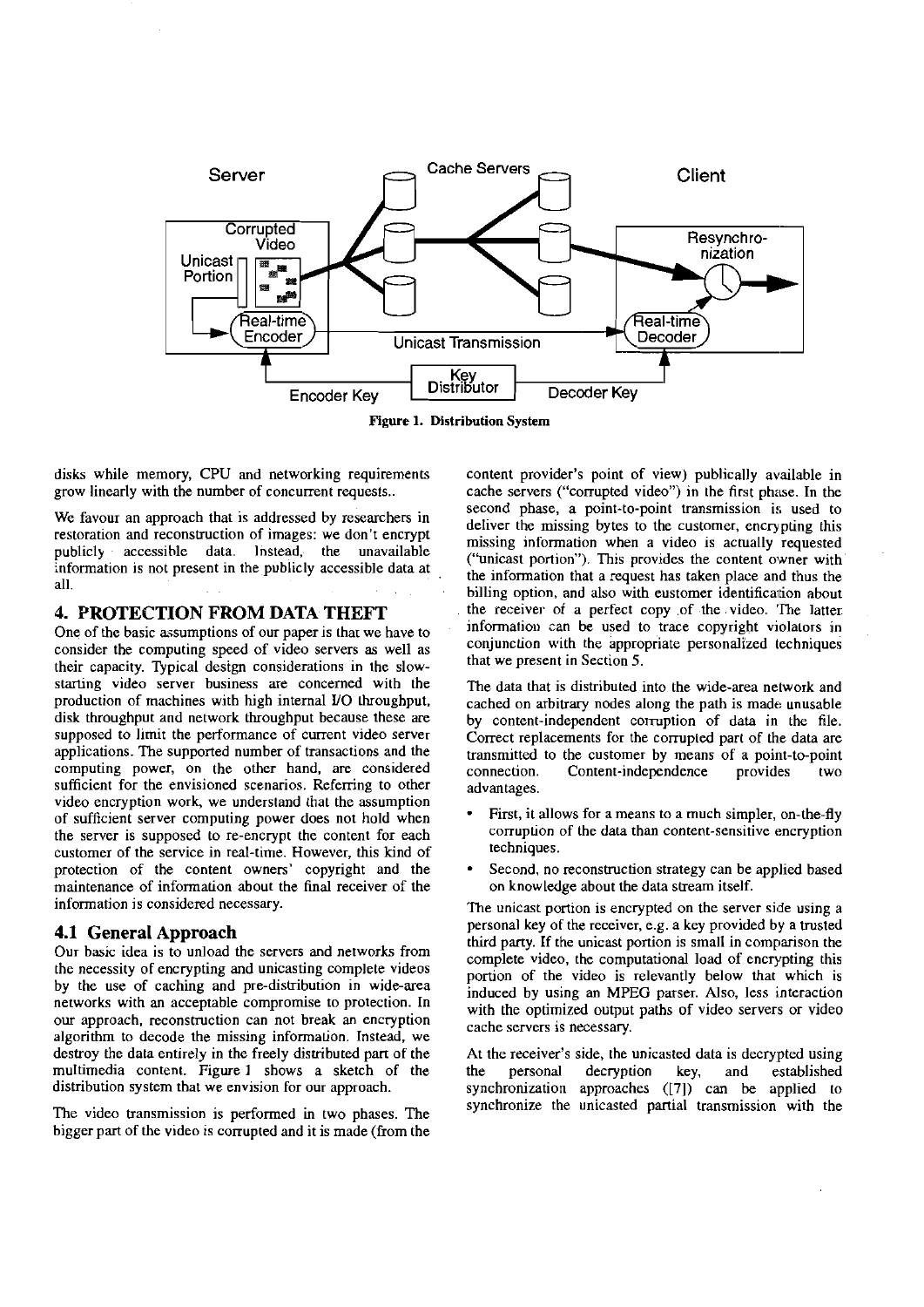

Figure 4. Watermarking at the client side

overall entropy value, which reaches its maximum with a uniform distribution of all byte values.<br>
we started experiments with a destruction ratio of 1%.

observed previously in the stream

Figure 3 demonstrates the nearly invisible changes in byte frequencies that can be achieved by this means. Thus we assume that the optimal fill byte value for hiding the replacement inside the stream can be found by observing the byte frequencies. Note that the probability to change a byte value with high frequency is high, although not optimal in our case since we do not search actively for frequent bytes in the stream.

A potential danger to this approach would be the use of exactly the same formula in an attack to identify the positions that have been manipulated by us. Since the entropy of MPEG streams is extremely high from the start (we found entropy values between 97.4% - 99% in our example videos), this approach can also not be used to identify the positions of these bytes once that they have been inserted following our approach.

### **4.4 Experimental Results**

All of our test clips were approx. 1.5 MBit/s MPEG system streams from various sources and dccoders. Movie lengths were between 17 and 615 MBytes.

As mentioned above. out approach is content-insensitive. It is generally assumed that reconstmction of headers for MPEG-I is relatively simple because current encoders produce CBR streams and use always the same header data anyway. Thus. in all our experiments we took care that all headers of a video are correctly re-inserted. The remaining errors are disturbing enough to yield results that are unacceptable for commercial exploitation. We have also

at any position. To increase entropy means that all values reconstructed the audio parts of the stream in most of the should come close to an identical frequency. tests for a few reasons. First and foremost, the players synchronize their timing to the audio clock and we wanted Thus, choosing a value with high frequency (and it is very<br>probable to be hit) and replacing it by a value with low<br>frequency (optimum would be the value with lowest<br>frequency (optimum would be the value with lowest<br>freque

For our scheme, we have decided to simplify the finding of<br>these least frequent values. Instead of collecting statistics of<br>the complete video stream, we select the value for insertion<br>by identifying the byte i with the l by dentifying the byte I with the lowest relevance  $I(h_i)$  by movies unplayable to two MPEG players (ActiveMovie, calculating  $I(h_i) = k \log h_i$ , on all bytes that have been VideoCharger Player) and showed only artifacts in othe VideoCharger Player) and showed only artifacts in other (MpegTV). This observation was made even after full reconstruction of all headers and the complete audio stream.

> Subsequently, we considered even lower error rates and found 0.5% to deliver bad quality and 0.1% to provide a quality sufficient to read blocks of text that remain immovable for several seconds, e.g. in the trailers. All of our numbers are adequately above current capabilities of restoration to good quality which handle bit error rate of about to  $10^{-4}$  well.

# **5. DISCOURAGING RESALE**

In the described commercial on-demand applications with caches we first transmit a corrupted version of the multimedia content via the caching and prefetching mechanisms, but without encryption. The contents' quality is bad enough to make resale not worthwbile. The missing quality is encoded in the unicast portion and delivered encrypted to the individual user via unicast transmission. By itself, this transmission scheme might discourage the resale of the content that is present in the cache, but it does not inhibit a cache owner from buying the multimedia content by himself legally just once, decoding the missing information and re-selling the complete multimedia content afterwards.

### **5.1 Watermarking**

To discourage such a scheme, too. we propose to add a watermark to the content that is generated personally for each receiver of the unicast portion of the stream. To perform a customer specific watermarking of the transmitted video we Want to apply a watemarking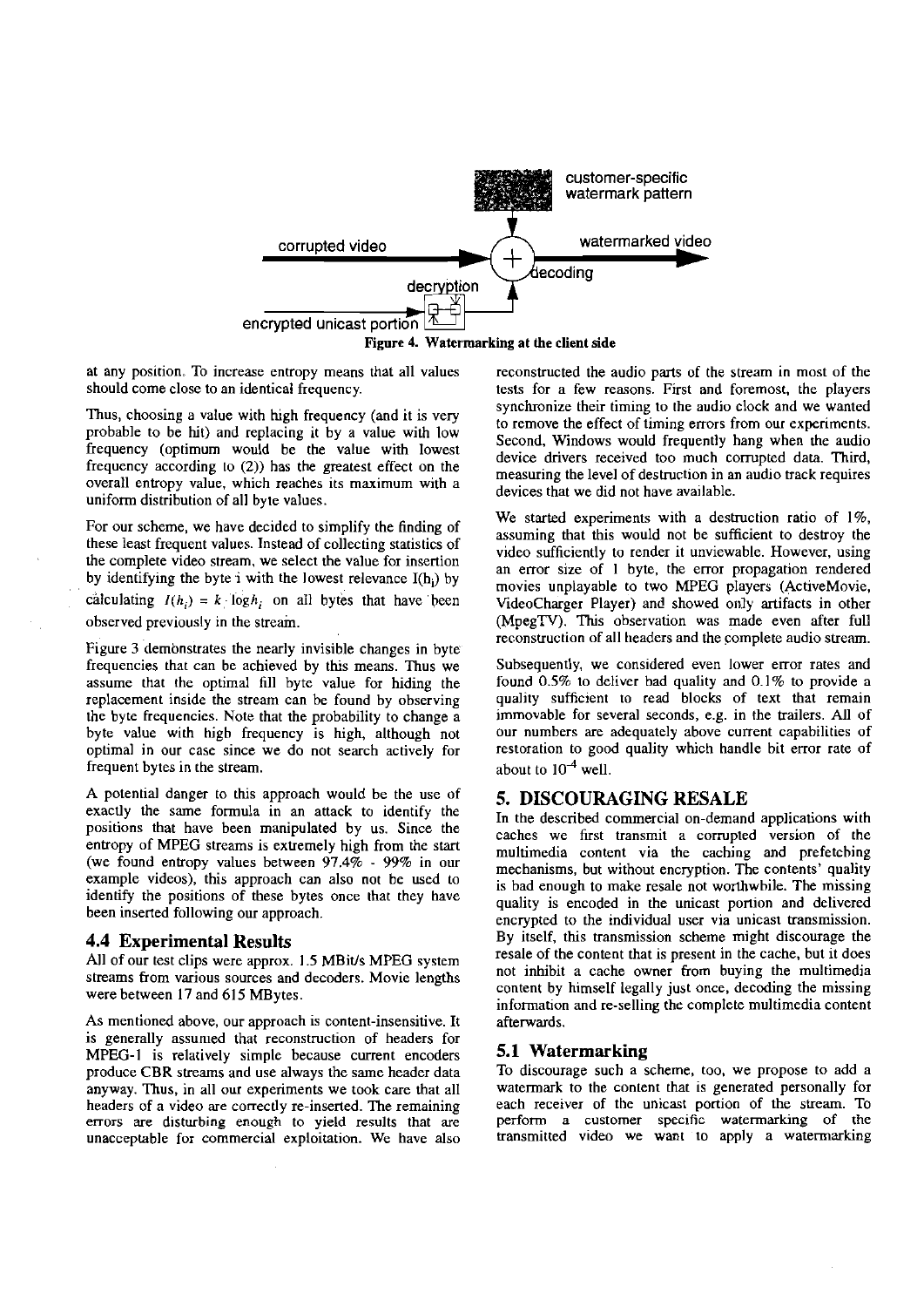

Figure 3. Byte value frequencies in original **mone** and after statistical corruption

error values.

original stream, and the applications of this comption at periodic or variable offsets from each other.

An attacker may easily identify both a fixed byte value (by gathering statistics on frequencies, see Figure 2) and a periodic offset (by the use of auto-correlation). Both infonnation should be concealed as good **as** possible, obviously. To prevent the possibility of identification it is necessary and essential to vary both the replacement distance and the replacement value.

Some of our tests were conducted by corrupting bytes at an equal distance throughout the video. Such a sequence is easily detected; this is a potential problem. To eliminate this problem, we apply the Poisson distribution and a random seed per movie. We write bytes from the original video to a file (the unicast portion) and afterwards, destroy those bytes in the original video. The unicast portion is stored on the server and encrypted once per request. The seed value is distributed to the receiver before all other content that is sent in the unicast transmission. The receiver's implementation of the distribution function must be identical to the sender's, e.g. we have used the rather limited, but floating-point free, implementation of the Iibg++ with 32 bit signed integers. Under this assumption, the receiver is able to replace the corrupted bytes with the decrypted bytes when it receives them over the unicast Control or padding bytes have high frequencies. Thus, their<br>connection.

In our first approaches we evaluated the effect of inserting constant values (bytes) in video streams for simplicity reasons. However, we found that such bytes were too easily identified by an attacker. We respond to this by trying to replace the correct byte with a compt byte such that the chances of identifying this byte as corrupt by statistical analysis of the stream or part of the stream is minimal. The most effective approach seems to be to increase the "chaotic" appearance of the data to an attacker.

To have a measure for "chaos", we concentrated on the entropy value of the data and the changes to this value by the introduction of errors. To achieve the highest possible entropy in a file, the probability to find a single byte value in any set of bytes taken from the stream would be equal to any other value taken from the set.

The entropy is computed as follows: the relevance I of a byte value depends on the frequency  $h_i$  of that byte i in a data set ([6]).

$$
I(h_i) = K \cdot \log h_i \qquad ;K = -\frac{1}{\log 256} \qquad (1)
$$

Thus, we calculate the entropy H as the average relevance of all bytes by

$$
H = \hat{I} = \sum_{i=1}^{n} h_i \cdot I(h_i) = K \cdot \sum_{i=1}^{n} h_i \cdot \log h_i
$$
  

$$
K = -\frac{1}{\log 256}
$$
 (2)

Figure 2 is also a demonstration of these results. If the information difference  $\Delta I = I(h_{new})-I(h_{old})$  between old and new value is negative the entropy decreases. If it is positive the entropy increases. We can apply this formula to the data of a video stream **as** it is streamed. Thus. we **are**  able to control whether we want a higher or a lower entropy because we can choose the value of the compted byte in the output stream freely. We Want to use this change of entropy

**as** a possibility to hide the manipulated byets containing

relevance in the calculation of the entropy value H is low according to  $(2)$ . If the goal is to present a less informative stream you have to present something like a blank paper. The optimum would be that some special chosen bytes are presented very often and the frequency of the other values converge to 0. The probability of finding less frequent values is low but especially those values should be changed. However, the most frequent bytes in MPEG are header and padding bytes. Thus, a byte that assumes either of these values that is obviously in the wrong place could be identified quickly, which simplifies reconstruction of the original. We concluded that lowering the entropy in this way is ineffective.

To increase entropy is an easier task. Because the high entropy of compressed video streams is typically very high from the strart, it is most effective to choose the least frequent byte from the stream to replace the original value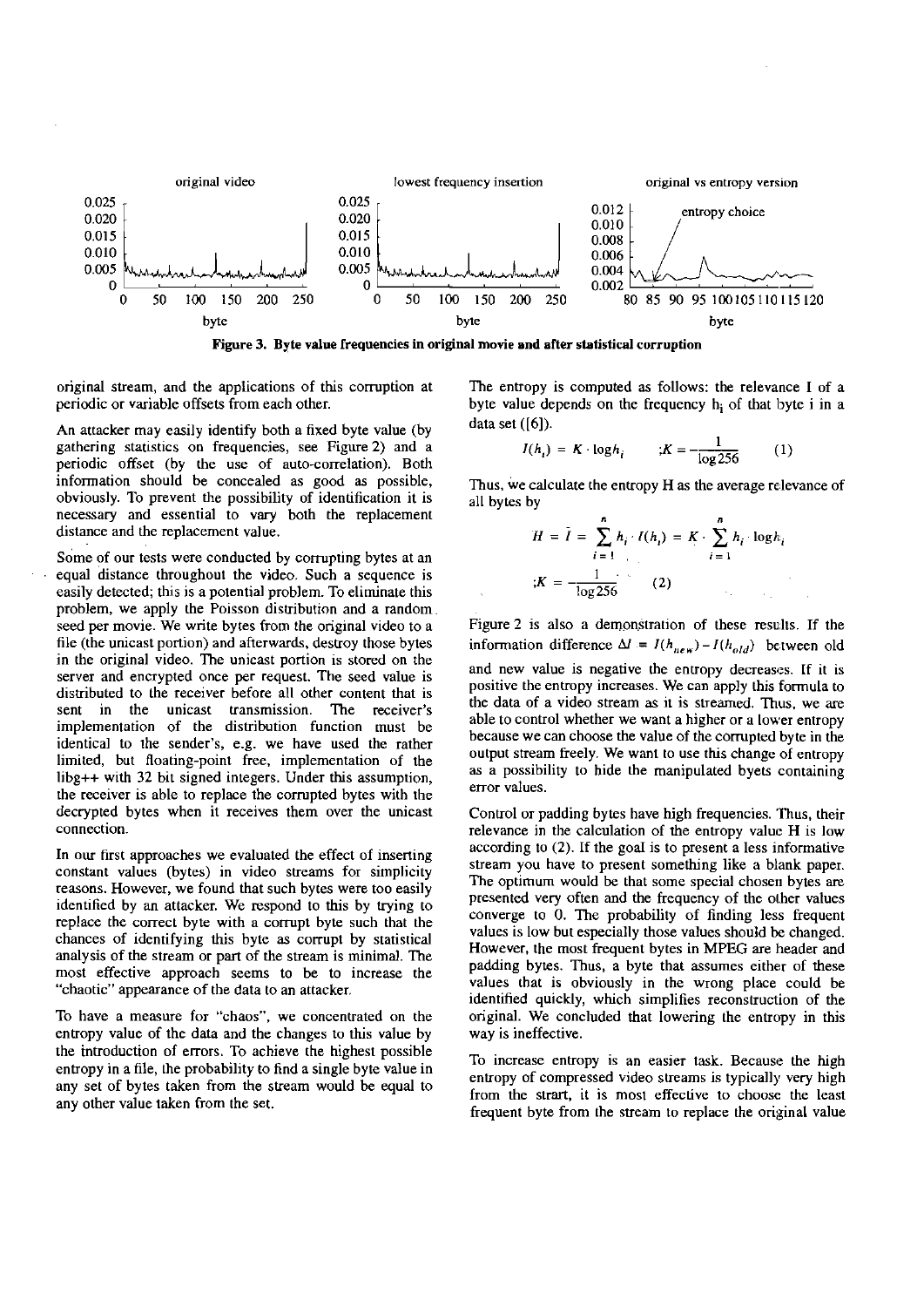algorithm to the transmitted encrypted minimal part which delivers the high quality difference. A customer-specific watermarking pattern with the watermarking information, for example the name of the customer, is generated. This pattern in transferred to the customer's decoder at the head of the unicast transmission. There, it is DCT transformed and stored in the decoder at the client side. While the following correct data is inserted into the corrupt video stream, the watermark is added to the DCT coefficients of the video stream. Figure 4 illustrates the scheme.

Our watermarking algorithm is implemented for MPEG video and is based on overlaying a pattern with its power concentrated mostly in low frequencies. The pattern is created using a pseudo random number generator and a cellular automaton with voting mles. This idea was described for still images by Fridrich (141) at first, but had the disadvantage, that tbe original image was necessary for retrieval and there was no detailed information about tbe author or producer embedded. To ensure the last requirement instead of one overlaying pattern over the whole frame we add an 8x8 pattern over every 8x8 Block of the frame. To embed binary code words we define additional modification rules of the overlaying 8x8 pattern described in Dittmann et.al. ([3]). Furthermore we use statistical properties to find the label in the retrieval procedure without the original frame and error comcting codes to ensure more robustness.

The watermarked frames show no visible' degradation caused by tbe overlaid pattern, yet the pattern is embedded in a robust sense. It is possible to prove the presence of tbe pattern in single video frames after filtering, MPEG compression, cropping, re-sampling, blurring, downsampling, and noise adding. The watermark also appears to be resistant with respect to the collusion attack (averaging several watermarked images to remove the watermark). The watermarked video can be tracked and used to prove tbe theft of the video data.

### **5.2 Error Insertion**

As an alternative to user-sided watermarking of a data stream, we are now investigating yet another comption approach to discourage resale of the content by customers. We consider the insertion of random sequences of very scarce bit errors into the unicast portion of the stream. Like watermarking, this can be exploited to prove copyright violation in a way that makes the danger of manipulation to the decoder Software irrelevant.

The unauthorized reseller may decide to request the video multiple times in order to use a voting mechanism and eliminate tbe bit errors (since we assume that the technique is known). It is reIevant to find a scheme that will yield a sufficiently large number of remaining bit errors to single out tbe unauthorized reseller and take further measures to prove the contract violation. Bit errors that remain after the execution of voting steps to eliminate bit errors can be identified hy the content provider using a brute force approach of computing these values based on the seed values on file.

We have examined a couple of schemes that insert infrequent bytes into the video stream randomly and found that completely random errors are easily fixed by applying voting mechanisms. Our current idea is to choose for each video a random sequence of intervals of the unicast portion. For each delivery of the stream. a uniform distribution is applied to pul one byte error into each interval. Similar to the distortions of a watermark. each copy can **be** identified by these randomly inserted errors when the provider keeps the random seed values in a database. If unauthorized copies of the video are uncovered, the bit error sequences can be compared with the series of bit errors whicb are generated by the seed value on file using a brute force approach.

If the attacker chooses a 3-copy voting to eliminate the bit errors, errors remain with some probability that can be used to identification the original customer. Let the length of the video be  $S_f$ , the unicast portion  $S_u$ , with  $T = S_f/S_u$ . If the average offset is **0** and the length of each interval is I, there is a probability of  $S_f/(OTI^2)$  that a least one byte error remains. For a IGB MPEG-1 video, 0.5% encrypted transmission.  $O = 1000$  bytes (resulting in a  $0.5 \cdot 10^{-6}$  byte eiror rate in the video) and  $I = 100$ , this computes to 0.537. Smaller intervals increase this probability considerably.

However, the necessary length of the video for the application of this idea is large, so further investigations are necessary to understand whether this is feasible.

### **6. CONCLUSION**

We have presented a way of distributing multimedia content in wide-area networks that allows to make use of caching and prefetching for the distribution of the larger part of the video data. By corrupting pari of the original video data and transmitting this data in an additional very low bitrate, secure point-to-point transmission to the customer, we ensure that reconstruction and resale of the video by data thieves in the network is not worthwhile. Specifically. this approach allows the content provider to co-operate in a noncentralized distribution system with cache owners with the need to trust them.

We have further proposed two ways to combine this approach with a means of identifying re-sellers of multimedia content. One approach uses customer-specific watermarks that are insertion into the content during the recombination of the corrupted part and the unicast portion of the content. The other approach reapplies the corruption idea on top of the original corruption, but instead of fixing the errors before presentation to the User, these very infrequent errors remain in the stream for identification purposes.

In conjunction with any of tbe two approaches **to** make resale of the data by the customer tractable, the partial encryption scheme that we presented for freely distributing